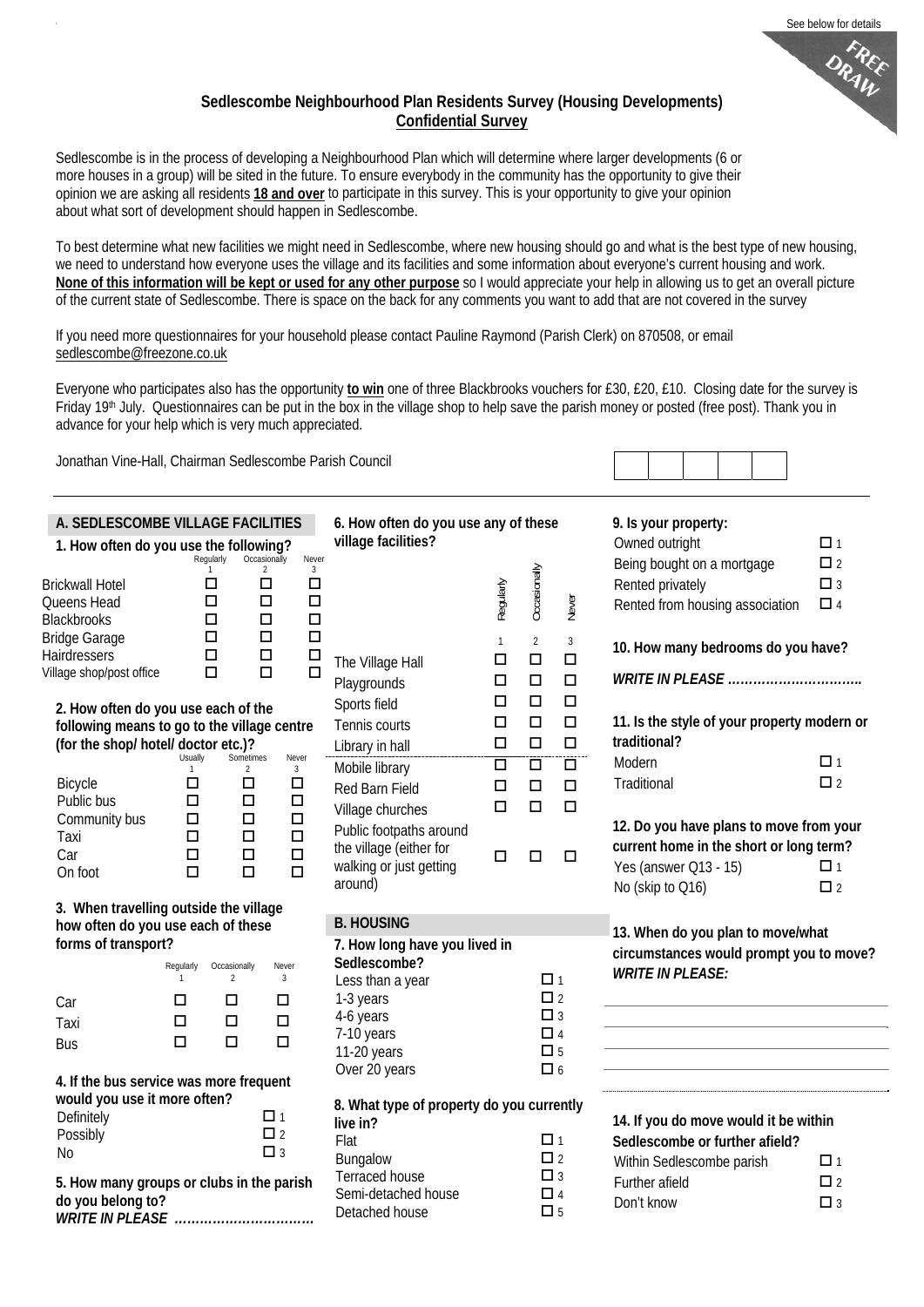#### **15. What type of property do you think you will move to next?**

| <b>TOG WILL LITOVO TO HOAT.</b> |             |
|---------------------------------|-------------|
| Flat                            | 口 1         |
| Bungalow                        | $\Box$ 2    |
| Terraced house                  | $\Box$ 3    |
| Semi-detached house             | $\Box$ 4    |
| Detached house                  | $\square$ 5 |
| Socially run retirement housing | 口 6         |
| Private retirement home         | $\Box$ 7    |
| Care/nursing home               | Пg          |
|                                 |             |

## **ALL TO ANSWER FROM HERE 16. Do you have any children who currently live at home but would like to move to their own home in Sedlescombe?**  Yes  $\Box$  1 No  $\Box$  2 **17. Do you have any children who have moved away from Sedlescombe and would like to move back?**<br>Yes  $\Box$  1 Yes  $\Box$  1 No  $\Box$  2 **If yes at either Q16/Q17 please answer Q18-23**

**If no at both Q16 and Q17 please skip to Q24**

**18. Which, if any, of these reasons are stopping your child(ren) from moving to their own home/back to Sedlescombe?** 

| Cost of buying a home       | $\Box$ 1  |
|-----------------------------|-----------|
| Cost of renting a home      | $\Box$    |
| Availability of homes       | $\Box$ 3  |
| Size of homes               | $\Box$ 4  |
| Lack of suitable employment | $\Box$ 5  |
| Other (write in):           | $\prod$ 6 |

## **19. Would any of these children be**

| eligible for social housing? |          |
|------------------------------|----------|
| <b>Yes</b>                   | $\Box$ 1 |
| No                           | $\Box$   |
| Don't know                   | $\Box$ 3 |

**20. Please tell us what type of housing your child(ren) would be likely to need in Sedlescombe?** 

| эсакзоопыс.         |          |
|---------------------|----------|
| Flat                | □ 1      |
| Bungalow            | $\Box$ 2 |
| Cottage             | $\Box$ 3 |
| Terraced house      | □ 4      |
| Semi-detached house | П5       |
| Detached house      | Пк       |
|                     |          |

**21. And how many bedrooms are they likely to need?** 

*WRITE IN PLEASE………………* 

| 22. If they were buying a property, what |          |  |
|------------------------------------------|----------|--|
| type of price bracket would they be      |          |  |
| looking for?                             |          |  |
| Under £100,000                           | □ 1      |  |
| £100,000 - £150,000                      | $\Box$ 2 |  |
| £150,000 - £200,000                      | $\Box$ 3 |  |
| Over £200,000                            | $\Box$ 4 |  |
| Don't know                               | ٦ҕ       |  |

| 23. Do you think your child(ren) would be |                                          |            |    |  |  |
|-------------------------------------------|------------------------------------------|------------|----|--|--|
|                                           | interested in a shared ownership scheme? |            |    |  |  |
| This is a property which would be part    |                                          |            |    |  |  |
| owned by them and part owned by a         |                                          |            |    |  |  |
| housing association.                      |                                          |            |    |  |  |
| Definitely                                | П 1                                      | N٥         | П٩ |  |  |
| Possibly                                  | П١                                       | Don't know | ΠΔ |  |  |

*PLEASE COMPLETE ALL SECTIONS FROM HERE* 

| <b>C. DEVELOPING/IMPROVING</b><br><b>SEDLESCOMBE</b> |          |
|------------------------------------------------------|----------|
| 24. Which if any of these roads suffer from          |          |
| serious traffic congestion problems?                 |          |
| Brede Lane                                           | □ 1      |
| The Street                                           | $\Box$   |
| The Green                                            | $\Box$ 3 |
| <b>None</b>                                          | □ 4      |
| Other (write in):                                    | 口5       |
|                                                      |          |

| 25. What are Sedlescombe's main<br>problems in your view? |          |
|-----------------------------------------------------------|----------|
| Please tick your top 3 concerns:                          |          |
| Traffic in Brede Lane/The Street                          | ◘ 1      |
| Speed of cars through village                             | 口2       |
| Anti-social behaviour                                     | □ 3      |
| Lack of pavements                                         | ◘ 4      |
| Lack of street lighting                                   | 口 5      |
| Parking in Brede Lane                                     | $\Box$ 6 |
| Parking on The Street                                     | 口 7      |
| Parking outside the shop                                  | □ 8      |
| Other (please write in)                                   | q        |

| 26a. If funds were available, which of the<br>following improvements would you like to<br>see ? TICK AS MANY AS APPLY |          |
|-----------------------------------------------------------------------------------------------------------------------|----------|
| Creation of new parking bays in<br>Brede Lane near school/doctor                                                      | П1       |
| Creation of parking bays at East<br><b>View Terrace</b>                                                               | П۱       |
| Putting in pavements between<br>Stream Lane and Hurst Lane                                                            | □ 3      |
| Putting in pavements between the<br>village and the A21                                                               | $\Box$ 4 |
| Improvements to the public footpath<br>leading from The Green to the<br>School via the allotments                     | Πҕ       |
| Improvements to the public footpath<br>from East View Terrace to the<br>School                                        | ٦6       |
| Improvements to the playground or<br>sport facilities                                                                 |          |

**26b. What type of improvements to the playground/sport facilities would you like?** 

**26c. Are there any other improvements to the village you would like to see implemented?**  *CONTINUE ON THE BACK PAGE IF NECESSARY* 

| 27. What is your current working status?                                             |                         |
|--------------------------------------------------------------------------------------|-------------------------|
| Working full time                                                                    | □ 1                     |
| Working part time<br>Homemaker/ not working                                          | $\Box$ 2<br>$\square$ 3 |
| Retired                                                                              | $\Box$ 4                |
| In full time education<br>Unemployed                                                 | $\square$ 5<br>$\Box$ 6 |
|                                                                                      |                         |
| 28. If you work either full or part time<br>please tell us where you work?           |                         |
| From home                                                                            | П 1                     |
| In the village<br>Outside the village but in the parish                              | $\Box$ 2<br>$\square$ 3 |
| <b>Elsewhere in East Sussex</b>                                                      | $\Box$ 4                |
| Any other area                                                                       | П5                      |
| 29. If you work outside the parish, please<br>tell us how far do you travel to work? |                         |
|                                                                                      |                         |
| 30. What type of employment                                                          |                         |
| opportunities would you like to see in the<br>village? TICK AS MANY AS APPLY         |                         |
| Light industrial                                                                     | П1                      |
| Office/commercial                                                                    | $\Box$ 2                |
| Work from home units (i.e. workspaces<br>attached to new homes)                      | □ 3                     |
| None                                                                                 | $\Box$ 4                |

*Please write in any comments* 

#### **31. In which of these areas would you like to see any new industrial units/offices sited?**

|                                 | Yes | N٥ |
|---------------------------------|-----|----|
|                                 |     | 2  |
| In the village itself           |     |    |
| Sedlescombe Sawmill             |     |    |
| In old farm buildings           |     |    |
| Directly attached to the edge   |     |    |
| of the village                  |     |    |
| Marley Lane Industrial          |     |    |
| Estates                         |     |    |
| On Greenfield sites (i.e. sites |     |    |
| that have not previously        |     |    |
| been developed)                 |     |    |
| Please write in any comments    |     |    |
|                                 |     |    |
|                                 |     |    |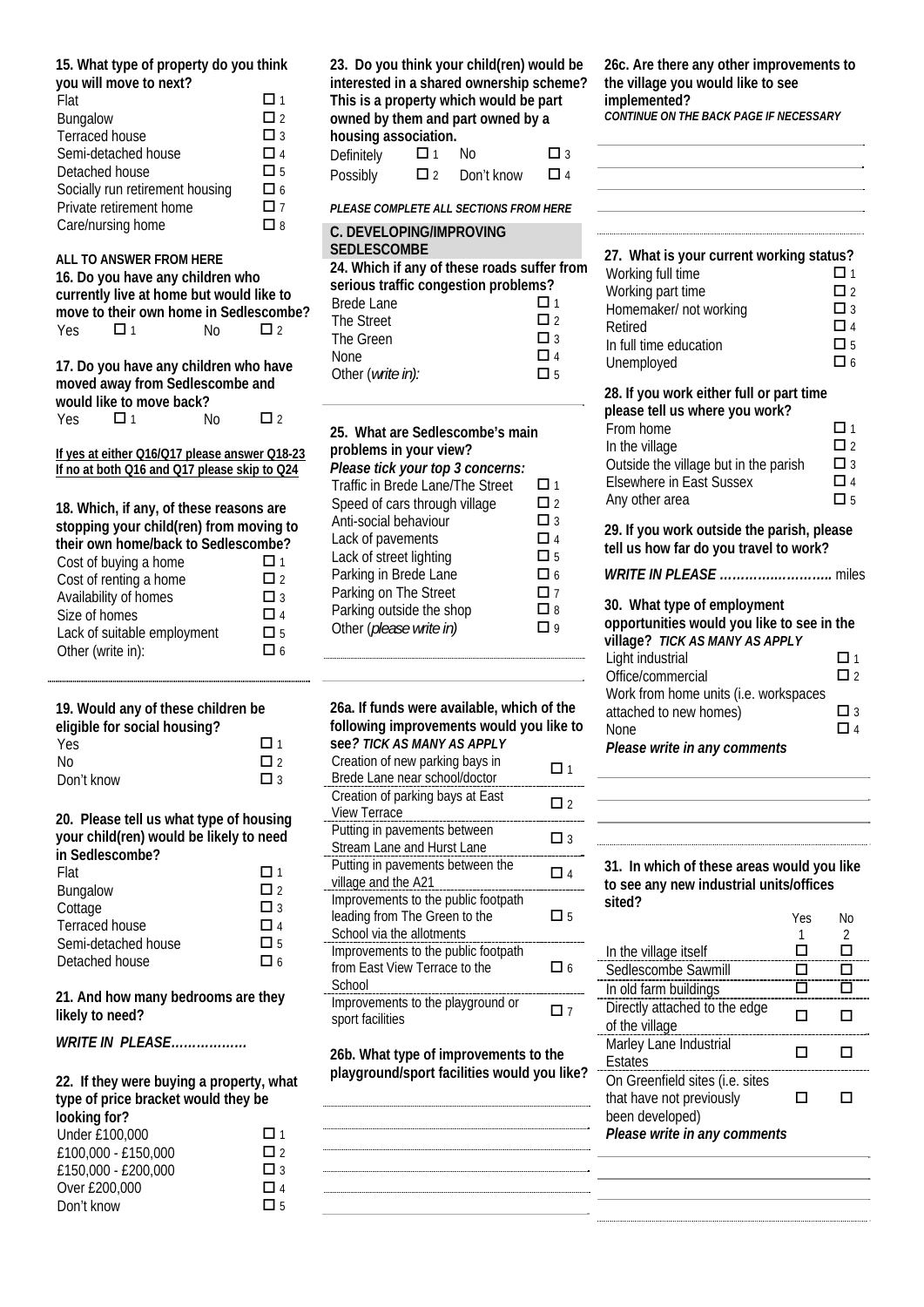**32. A number of landowners have put up sites for possible development. Our role as the parish council is to assess which of these are most suitable, so we need your input to help us prioritise the criteria on which sites are selected. How important are each of the following criteria when it comes to choosing which sites to develop?** 

|                                                                                                              | Very important | Quite important | Not very<br>important | Don't know/<br>no opinion |
|--------------------------------------------------------------------------------------------------------------|----------------|-----------------|-----------------------|---------------------------|
|                                                                                                              | 1              | $\mathfrak{p}$  | 3                     | Δ                         |
| The development should have low<br>visibility in the surrounding countryside<br>and avoid spoiling any views |                |                 |                       |                           |
| The development should avoid areas<br>with existing parking & traffic issues                                 |                |                 |                       |                           |
| The development should back on to as<br>few existing houses as possible                                      |                |                 |                       |                           |
| The development should aim to<br>preserve hedgerows and green areas<br>where possible                        |                |                 |                       |                           |
| The development should protect the<br>local countryside for residents and<br>visitors                        |                |                 |                       |                           |

**33. The sites that have been put up for development fall into three types. Please rank these types of site 1-3 to show in which order you would prefer to see them developed. (Where 1 is the type of site you would prefer to see developed** *first* **and 3 is the type of site you would prefer to see developed**  *last***) RANK** 

|                                                                                                                                                             | $1-3$ |
|-------------------------------------------------------------------------------------------------------------------------------------------------------------|-------|
| Brownfield site (i.e. sites which have previously had<br>some form of building on) which are outside the<br>village boundary                                |       |
| Greenfield sites (i.e. sites which have not previously<br>been developed) which are <i>adjoining the edge</i> of the<br>village/close to village boundaries |       |
| Greenfield sites which are <b>outside</b> the village<br>boundary but which can deliver a significant benefit<br>to the community                           |       |

boundary but which can deliver a *significant benefit* to the community

**34. Each development is likely to include a mix of housing types. Please rank the following 7 types of housing 1-7 to show how much you feel they are needed in the village. (Where1 = the most important housing type needed and 8 is the least needed type of housing.) RANK** 

| <b>RANK</b><br>1-7 |
|--------------------|
|                    |
|                    |
|                    |
|                    |
|                    |
|                    |
|                    |
|                    |

**35. What do you think should be the largest number of houses that any development in Sedlescombe should include on one site?** *PLEASE TICK ONE BOX ONLY*

| 6 houses  | $\Box$ 1  | 35 houses  | П5      |
|-----------|-----------|------------|---------|
| 10 houses | Пэ        | 50 houses  | 口 6     |
| 15 houses | $\prod$ 3 | Don't know | $\Pi$ 7 |
| 20 houses | ΠΔ        |            |         |

**36. Do you feel that new housing developments in the village should be?** *PLEASE TICK ONE BOX ONLY*

| Mainly traditional                                       | $\Pi$ 1  |
|----------------------------------------------------------|----------|
| Mainly modern                                            | $\Box$   |
| A mix of modern & traditional                            | $\Box$ 3 |
| Environmentally eco houses, either modern or traditional | $\Box$ 4 |

**37. There is a 15 year timescale to the development plans. Assuming more than development, would you rather see these developments:** 

| All implemented as soon as possible | $\Box$ 1    |
|-------------------------------------|-------------|
| Staged/spread evenly over 15 years  | $\Box$ 2    |
| No opinion                          | $\square$ 3 |

**38. In your view which of these energy efficiency measures should be built into any new houses? Yes No**

| Solar panels for water heating                                                                          |  |
|---------------------------------------------------------------------------------------------------------|--|
| Solar panels for electricity                                                                            |  |
| Rainwater collection for use in the home                                                                |  |
| Recycled water for use in the home                                                                      |  |
| Ground/air source heating (i.e. using the ground/<br>air's natural heat as a means of heating the home) |  |
|                                                                                                         |  |

**39. If there any other comments about housing developments that you would like to make please write them on the back page.**

#### **D. ABOUT YOU**

**And now some information about you and your household to help us analyse your responses and for administration of the prize draw. Please note that this information will be treated in the strictest confidence.** 

| 40. Are you: |           | Male<br>□ □ 1                        |                  | Female | $\Box$ 2    |
|--------------|-----------|--------------------------------------|------------------|--------|-------------|
|              |           | 41. Which age band do you fall into: |                  |        |             |
| 18-24        | □ 1       | 35-44                                | $\Box$ 3         | 55-64  | $\square$ 5 |
| 25-34        | $\prod$ 2 | 45-54                                | $\prod$ $\Delta$ | $65+$  | 口 6         |

**42. How many adults aged 18 years and older live in your household?** *WRITE IN PLEASE ……………………………….* 

**43. How many children under the age of 18 live in your household?** *WRITE IN PLEASE ……………………………….* 

**Thank you for your support in helping to plan the future of Sedlescombe.** 

**To enter the FREE PRIZE DRAW please complete the attached entry coupon.** 

**Questionnaires and entry forms can be put separately in the box at the village store or posted FREE in the envelope provided.** 

**Closing date for the survey is Friday the 19th of July and the draw will be announced on the 31st of July.** 

officially known as Affordable Housing